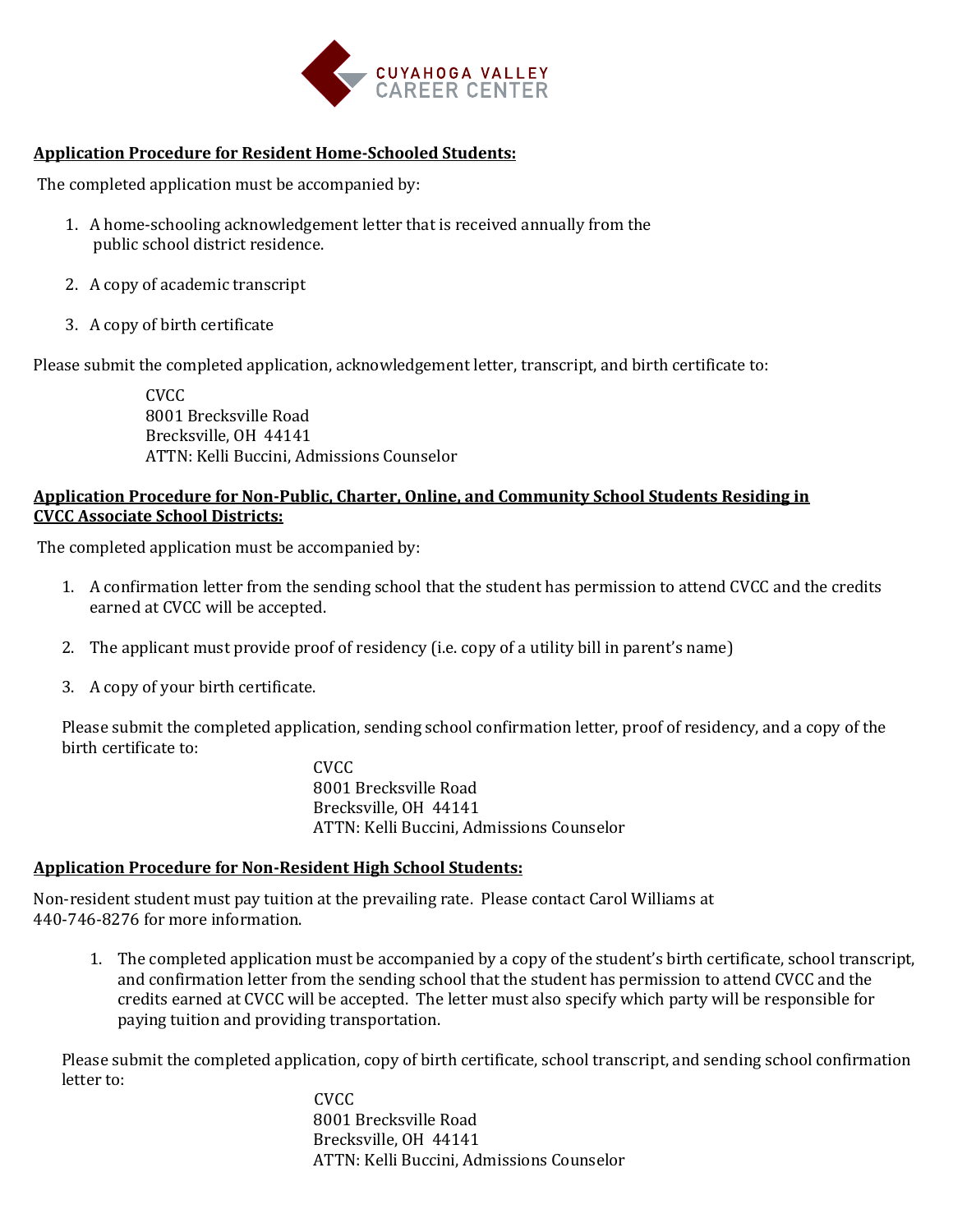

## APPLICATION FOR ADMISSION

 *\_\_\_\_\_\_\_\_\_\_\_\_ School Year* 

| (Please Print)                                                                                                                                            |                     |  |  |
|-----------------------------------------------------------------------------------------------------------------------------------------------------------|---------------------|--|--|
| <b>Primary Phone Contact</b>                                                                                                                              |                     |  |  |
| <b>Parent/Guardian:</b> Provide the phone number we should use for Special Announcements<br>and Emergency Calls through the phone contact calling system. |                     |  |  |
| Primary Contact Phone # (____) __<br>۰                                                                                                                    |                     |  |  |
|                                                                                                                                                           | <b>Relationship</b> |  |  |

|                                                         |                                       |  | TO BE COMPLETED BY ASSOCIATE SCHOOL COUNSELOR:                  |
|---------------------------------------------------------|---------------------------------------|--|-----------------------------------------------------------------|
| Student's projected grade in September : _________      |                                       |  |                                                                 |
| Student's current cumulative grade point average: _____ |                                       |  |                                                                 |
| No. of days absent from school to date in Theory is     |                                       |  |                                                                 |
|                                                         |                                       |  | Priority _____________ Regular ____________ Guarantee _________ |
| (PLEASE COMPLETE BACK PORTION)                          |                                       |  |                                                                 |
|                                                         |                                       |  |                                                                 |
|                                                         |                                       |  | CVCC OFFICE USE ONLY Rec.                                       |
|                                                         | Enrolled ____________________________ |  | Wait                                                            |
|                                                         |                                       |  |                                                                 |
| Action                                                  |                                       |  |                                                                 |
| Note                                                    |                                       |  |                                                                 |

| <b>LAST NAME</b><br><b>FIRST</b><br>(USE FULL LEGAL NAME)                                                                           | <b>MIDDLE</b>                                                                                              | MALE/FEMALE                                          | <b>BIRTHDATE</b>         | STUDENT'S E-MAIL ADDRESS   |  |
|-------------------------------------------------------------------------------------------------------------------------------------|------------------------------------------------------------------------------------------------------------|------------------------------------------------------|--------------------------|----------------------------|--|
|                                                                                                                                     |                                                                                                            |                                                      |                          |                            |  |
| <b>HOME ADDRESS</b>                                                                                                                 | <b>CITY</b>                                                                                                |                                                      | <b>ZIP</b>               | (AREA CODE) HOME TELEPHONE |  |
| MOTHER/GUARDIAN'S NAME                                                                                                              |                                                                                                            | <b>FATHER/GUARDIAN'S NAME</b>                        |                          |                            |  |
| MOTHER/GUARDIAN'S ADDRESS (IF DIFFERENT THAN STUDENT)                                                                               |                                                                                                            | FATHER/GUARDIAN'S ADDRESS (IFDIFFERENT THAN STUDENT) |                          |                            |  |
| MOTHER/GUARDIAN'S DAYTIME #                                                                                                         | EVENING#                                                                                                   | FATHER/GUARDIAN'S DAYTIME #                          |                          | EVENING#                   |  |
| MOTHER/GUARDIAN'S CELL #                                                                                                            | <b>E-MAIL ADDRESS</b>                                                                                      | FATHER/GUARDIAN'S CELL #                             |                          | <b>E-MAIL ADDRESS</b>      |  |
| <b>ASSOCIATE SCHOOL:</b>                                                                                                            |                                                                                                            |                                                      |                          |                            |  |
| Brecksville/Broadview Hts.<br>(Please check one)                                                                                    |                                                                                                            | Nordonia Hills                                       | <b>Other Public</b>      | Name of school:            |  |
| Cuyahoga Hts.                                                                                                                       |                                                                                                            | North Royalton                                       | Home Schooled            |                            |  |
| Garfield Hts.                                                                                                                       |                                                                                                            | Revere                                               | <b>Charter School</b>    |                            |  |
| Independence                                                                                                                        |                                                                                                            | Twinsburg                                            | Non-Public               |                            |  |
|                                                                                                                                     | <b>ADMISSION AND RECORDS RELEASE CONSENT</b><br>(Both parent/guardian and student signatures are required) |                                                      |                          |                            |  |
| PARENT/GUARDIAN: I give permission for my son or daughter to enroll in a program at Cuyahoga Valley Career Center and               | for associate school personnel to release school records and information to CVCC.                          |                                                      |                          |                            |  |
| STUDENT: I have carefully considered my program choice and wish to be considered for admission to Cuyahoga Valley<br>Career Center. |                                                                                                            |                                                      |                          |                            |  |
| <b>Parent/Guardian Signature</b>                                                                                                    | Date                                                                                                       |                                                      | <b>Student Signature</b> | Date                       |  |

admission thereto. Inquiries concerning the application of this policy may be referred to the Superintendent or designated coordinator. This policy shall prevail in all Board policies concerning school employees and students. The Board of Education has designated an administrator to carry out these policy statements and shall be responsible for compliance within these designated areas. Complaints, questions or requests for information regarding Title VI (race, color and national origin), Title IX (sex), and Section 504 (disability) should be directed to the Compliance Officer at 440-526-5200.